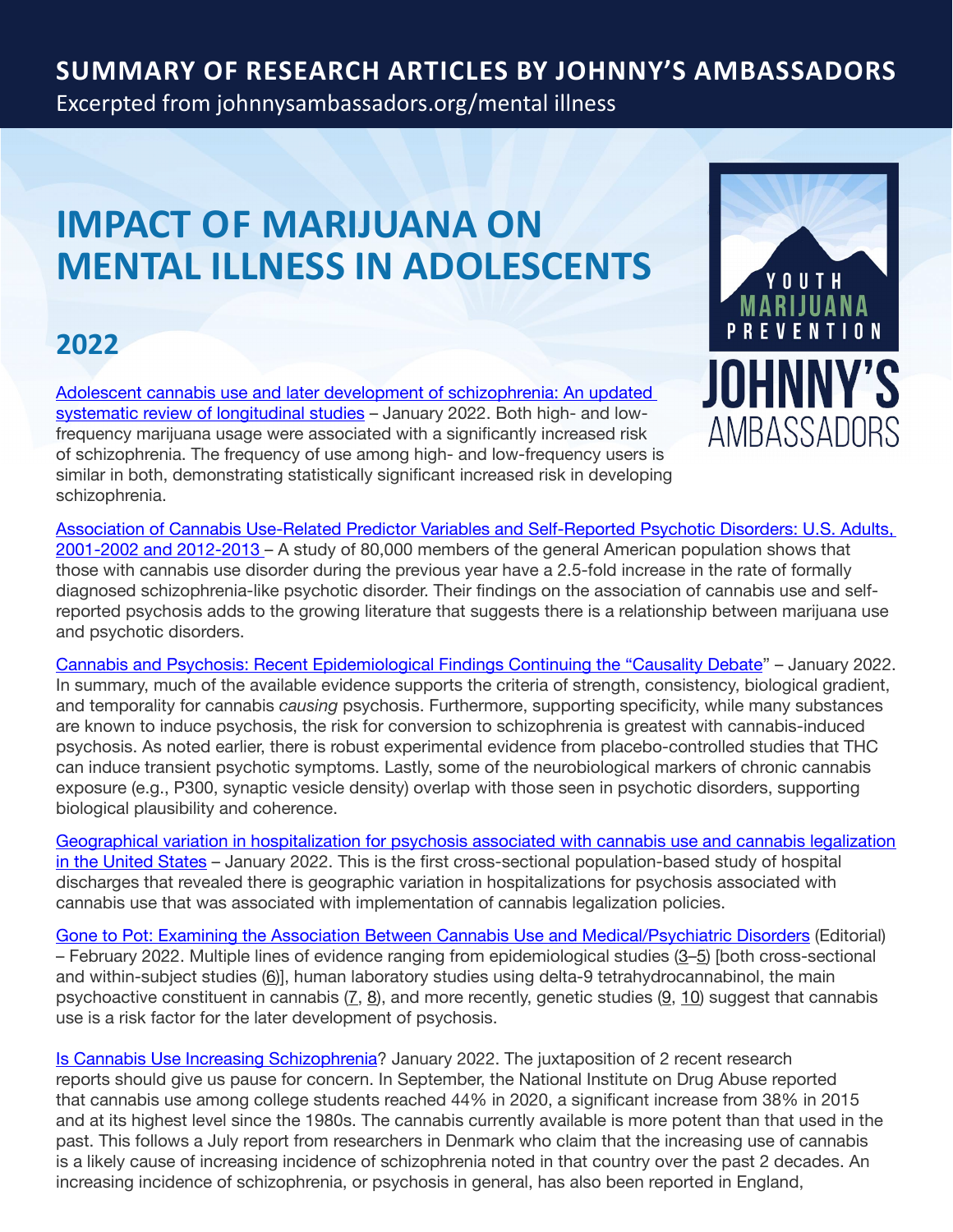Switzerland, and Canada, especially among young people. Since 19 US states have already legalized the recreational use of cannabis and other states are considering doing so, a possible relationship between cannabis use and increasing schizophrenia is potentially very important and needs to be confirmed.

### **2021**

[Cannabis use in adolescence and risk of psychosis: Are there factors that moderate this relationship?](https://pubmed.ncbi.nlm.nih.gov/33617756/) A systematic review and meta-analysis – February 2021. The following factors moderate the relationship between cannabis use and the risk of psychosis: age of onset of cannabis use, frequent cannabis use, exposure to childhood trauma, concurrent use of other substances and genetic factors. Conclusion: Adolescent cannabis use is associated with an increased risk for psychosis later in life. In addition, there are factors that moderate this relationship; therefore there is a need for research to assess the interaction between these factors, adolescent cannabis use and psychosis risk.

[Does Cannabis Cause Psychosis?](https://www.psychiatrictimes.com/view/cannabis-cause-psychosis) March 2021. There are robust associations between cannabis use and psychosis risk, with evidence for a dose-response relationship, which supports the plausibility of a causal association. Comorbid cannabis use is highly prevalent in psychosis (especially FEP, with declining use over time), with strong evidence for an earlier age of onset of illness, as well as effects of psychopathology and cognition. In patients with psychosis, continued cannabis use is associated with antipsychotic nonadherence, illness relapse, and longer hospitalizations. These findings raise the possibility of a dose-response relationship between current cannabis use and transition to psychosis. Findings suggest that targeting cannabis use during the ultra-high-risk period may confer significant benefits on long-term outcomes.

[Does Marijuana Cause Schizophrenia?](https://erikmessamore.com/does-marijuana-cause-schizophrenia/) by Dr. Erik Messamore – Feb. 2021. The risk of schizophrenia jumps by more than 300% among regular cannabis users. This is a well-established fact. Emerging scientific findings are more supportive of a causal relationship – that regular cannabis use actually drives the extra schizophrenia risk. The anandamide-depletion hypothesis can explain how regular cannabis makes schizophrenia more likely. Inflammation is a major contributor to psychosis. The brain's own cannabinoid substance, anandamide, rises during inflammation and is part of a natural anti-inflammatory response. Regular exposure to plant-derived cannabinoids reduces the brain's ability to produce its own cannabinoids This would make the frequent marijuana user more vulnerable to the effects of brain inflammation and thus more prone to develop a schizophrenia-like psychosis.

[Is Marijuana Good for Depression?](https://erikmessamore.com/marijuana-and-depression/) by Dr. Erik Messamore – Jan. 2021. While studies have not shown evidence that marijuana is good for improving depression, it's important to also ask if marijuana can worsen depression symptoms. Several long-term mood surveys of marijuana users have built upon the conclusions of Moreau and Kotin, finding that 25% of marijuana users report depression as a side effect. These surveys show again that while users may experience short-term relief, depression symptoms continued or even got worse over time. For the average person, data shows that marijuana use is not good for depression, and it can actually get in the way of treatment and recovery.

#### **2020**

[An Open Letter to Anyone Struggling with Addiction](https://geniusrecovery.org/open-letter/) – 2020. The symptoms of addiction can be ugly; they often involve activities like cheating, disrupting, lying, stealing and other egregious acts. That's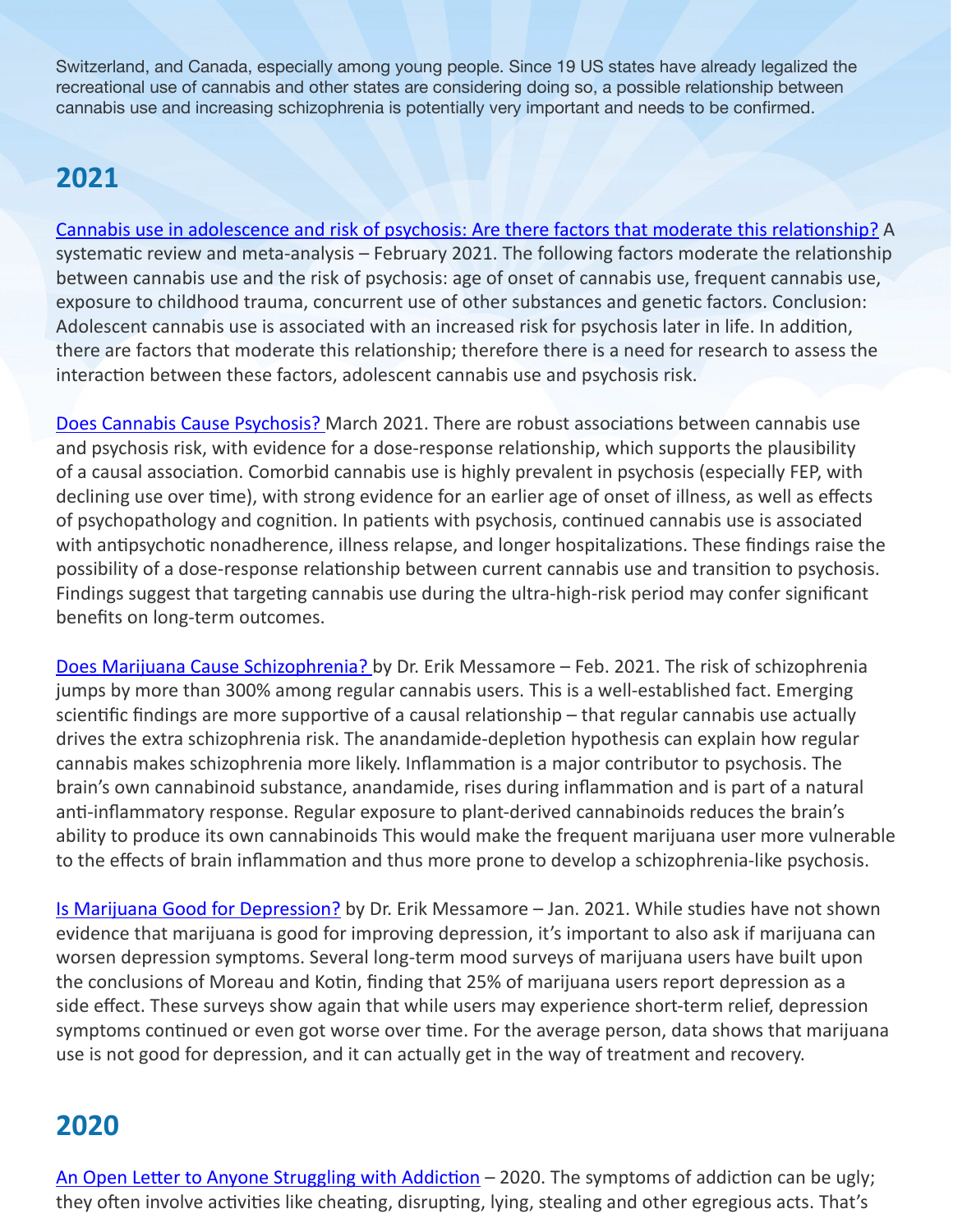because addicts will do anything to get out of the pain they are in. The addict brain has an appetite for destruction and is fueled more by chaos than harmony. In other words, it's hard for addicts to feel okay. And it's not easy to feel compassion for someone who's leaving shrapnel in their wake. But the more you can understand that the addict is in pain and just trying to get out of it, the easier it can be to deal with the recklessness and chaos that comes with it.

[As marijuana-induced psychosis rises, parents say treatment for young people hard to find](https://www.usatoday.com/story/news/health/2020/01/06/marijuana-induced-psychosis-rises-mental-health-treatment-elusive/2698446001/) – Jan. 2020. A Substance Abuse and Mental Health Services Administration survey found in 2018 there were 3,752 substance abuse treatment programs in the nation that served adolescents. That's about 25% of the number available for adults as federal data shows marijuana use soaring among high school students. Lori Robinson is the founder of Moms Strong, a group that works to educate people on the connection between marijuana, mental illness and suicide. She tells her story in this article of her son, Shane, who died by suicide in 2012 after two hospitalizations for psychosis in 2009 and 2011. She calls the treatment he received "horrendous." Her story is proof that awareness still lags.

[Association Between Cannabis Use and Schizophrenia: Causative or Curative? A Systematic Review](https://www.ncbi.nlm.nih.gov/pmc/articles/PMC7442038/) –

July 2020. Cannabis and schizophrenia/psychosis have a close relationship. We have evidence suggesting that cannabis use, primarily THC in cannabis, in genetically predisposed or at-risk populations, leads to earlier diagnosis of psychosis/schizophrenia. This tells us that THC in cannabis has a small causative effect on schizophrenia. THC in cannabis also makes schizophrenia and psychosis symptoms worse and causes more relapses and hospitalizations. Neuroimaging studies show the detrimental effect of cannabis on brain morphology, especially adolescent brains. Recent trials in therapeutic CBD use are showing its alleviating effect on positive symptoms of schizophrenia and its opposing effect on THC, which warrants further research.

[Association of High-Potency Cannabis Use with Mental Health and Substance Use in Adolescence](https://jamanetwork.com/journals/jamapsychiatry/fullarticle/2765973) – May 2020. Globally, cannabis is the most commonly used internationally regulated drug, and policy on its use is becoming more liberal worldwide. The primary psychoactive component of cannabis is Δ9-tetrahydrocannabinol (THC). The potency (concentration of THC) may be an important factor in the association between cannabis use and mental health. Experimental studies indicate that THC intoxication is dose dependent, with higher doses causing greater memory impairment and transient psychotic-like symptoms. Policy liberalization has been accompanied by proliferation of high-potency cannabis in legal markets, and THC concentrations have increased in markets where cannabis remains illegal.

[Cannabis / Marijuana \(and other street drugs\) Have Been Linked to Significant Increases in a Person's](http://www.schizophrenia.com/prevention/cannabis.marijuana.schizophrenia.html)  [Risk for Schizophrenia](http://www.schizophrenia.com/prevention/cannabis.marijuana.schizophrenia.html) - Schizophrenia.com summary updated 2020. Use of street drugs (including LSD, methamphetamine, marijuana/hash/cannabis) have been linked with significantly increased probability of developing schizophrenia. This link has been documented in over 30 different scientific studies (studies done mostly in the UK, Australia and Sweden) over the past 20 years. In one example, a study interviewed 50,000 members of the Swedish Army about their drug consumption and followed up with them later in life. Those who were heavy consumers of cannabis at age 18 were over 600% more likely to be diagnosed with schizophrenia over the next 15 years than those did not take it. Experts estimate that between 8% and 13% of all schizophrenia cases are linked to marijuana / cannabis use during teen years.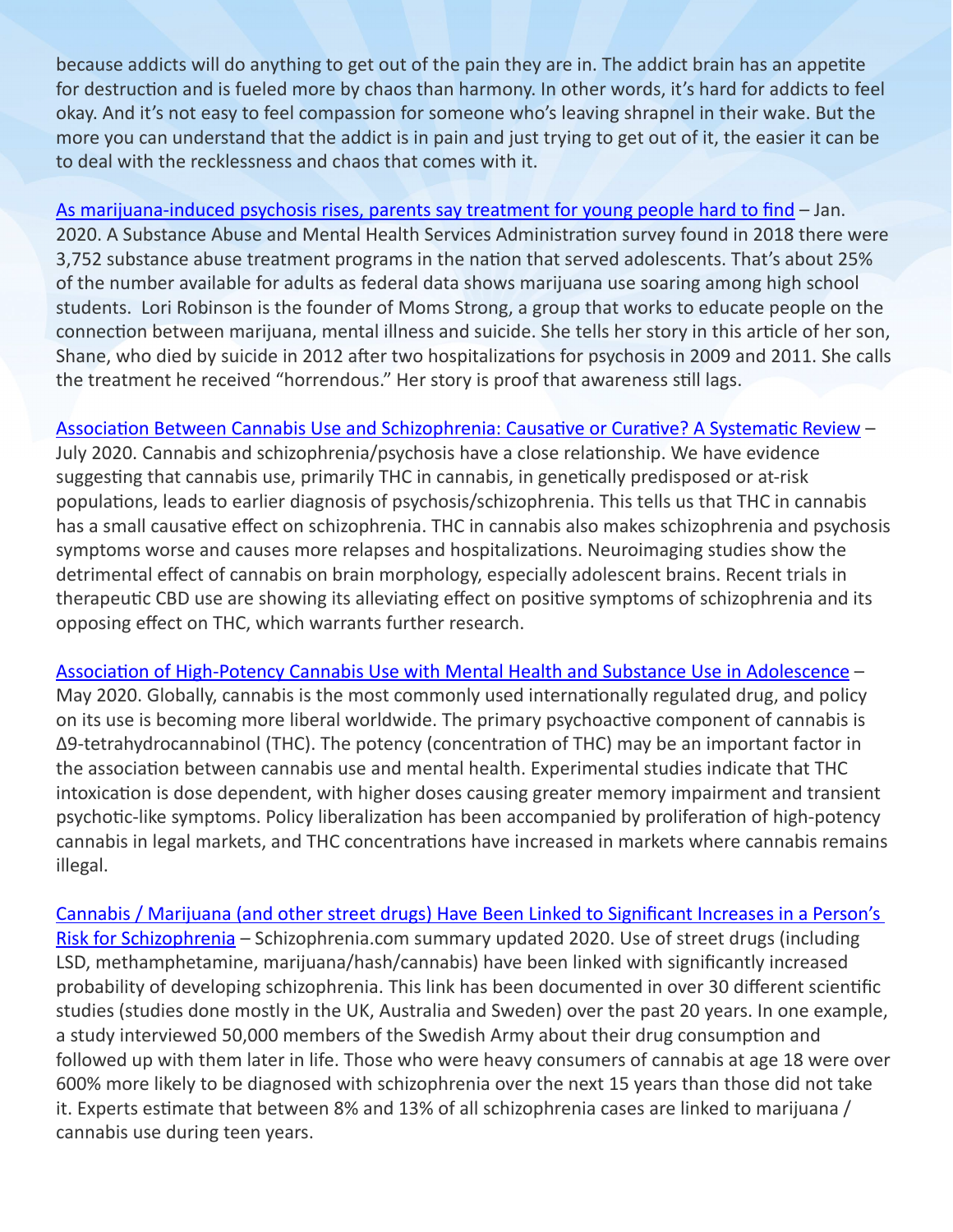[Cannabis Probably Does Cause Schizophrenia](https://erikmessamore.com/cannabis-probably-does-cause-schizophrenia/?fbclid=IwAR2iJqGrGSF_xLZfXW6aoqz9dyOUDkMSTTk1JpV1DIAtDFNl3nyuqI8JAOI) – 2020. Without a doubt, some portion of the link between earlier-life cannabis use and later-life schizophrenia risk comes from the acceleration of symptoms in those predestined to express them. However, there is a really good case to be made for the likelihood that regular cannabis use can cause schizophrenia-like illness de novo. In other words, regular cannabis use across a population probably does increase the number of schizophrenia cases above the natural background. We should make sure people know this.

[Cannabis use among U.S. adolescents in the era of marijuana legalization](https://www.tandfonline.com/doi/abs/10.1080/09540261.2020.1713056) – Feb. 2020.

Decriminalization, medicalization, and legalization of cannabis use by a majority of U.S. states over the past 25years have dramatically shifted societal perceptions and use patterns among Americans. How marijuana policy changes have affected population-wide health of U.S. youth and what the downstream public health implications of marijuana legalization are topics of significant debate. Cannabis remains the most commonly used federally illicit psychoactive drug by U.S. adolescents and is the main drug for which U.S. youth present for substance use treatment. Converging evidence indicates that adolescent-onset cannabis exposure is associated with short- and possibly longterm impairments in cognition, worse academic/vocational outcomes, and increased prevalence of psychotic, mood, and addictive disorders.

[Cannabis Use Disorder:](https://www.ncbi.nlm.nih.gov/books/NBK538131/) no accepted medical purpose and a high potential for abuse – Jun. 2020. It should be stressed that continuous and/or heavy use of cannabis can increase the risk of intoxication or withdrawal requiring medical attention, and long-term complications which may be irreversible. With the expansion of evidence-based uses, it is important to separate the abuse of marijuana from use with a thorough history taking. Differences in state regulations governing medical indications for cannabis should be considered. And providers should not forget that Medical Marijuana is a not product of the tightly regulated and scientifically back pharmaceutical industry – it is a product produced by growing operations without similar oversight and indicated for conditions mostly not based on rigorous medical or scientific evidence required for products they prescribe, as opposed to a permitted use.

[Causality of marijuana and schizophrenia video](https://www.youtube.com/watch?v=GiWkBvPBdyc#action=share) – Feb. 2020. Cannabis is not necessarily the most dangerous drug, but cannabis has one of the largest gaps between actual level of harm and perceived level harm by the public. One of the biggest dangers of cannabis use is the development of psychotic thinking. Patients with cannabis-induced psychosis often don't see a connection between cannabis use and their psychotic state and often will continue to use and repeat the cycle of cannabis use and psychosis. After a period of time, the brain can't always bounce back. According to research, 34 % of patients with cannabis-induced psychosis convert to having schizophrenia or another psychotic illness, which do not need the presence of actively using substances. Cannabis beats all other drugs in terms of its conversion rate.

[Co-occurrence across time and space of drug- and cannabinoid- exposure and adverse mental](https://bmcpublichealth.biomedcentral.com/articles/10.1186/s12889-020-09748-5#Sec14)  [health outcomes in the National Survey of Drug Use and Health](https://bmcpublichealth.biomedcentral.com/articles/10.1186/s12889-020-09748-5#Sec14) - Dec 2020. Our interpretation of these results is that all four of the adverse mental health outcomes mapped geotemporospatially by SAMHSA are linked upon formal geospatial analysis with the use of all four of the addictive drugs for which data was available. On testing of single domains of variables against serious mental illness only the drug group was significant, whilst median household income and racial profiling were not. After adjustment for the usual battery of ethnic, drug use and socioeconomic covariates, terms including cannabis were significantly linked with all four domains of mental ill-health from a high level of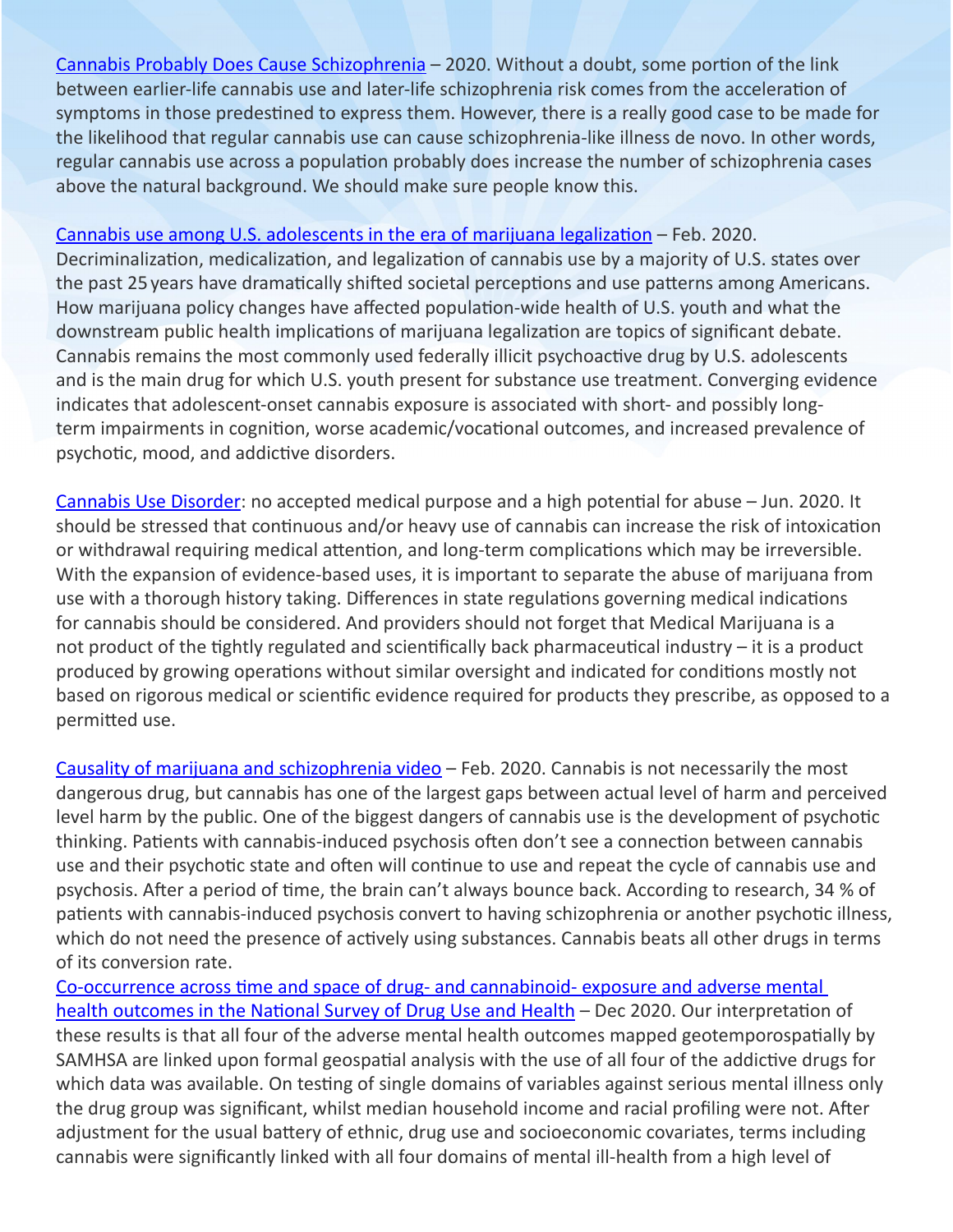statistical significance, implying that the widespread deployment of cannabis and cannabinoids for primarily commercial motivations is likely to carry with it major negative mental health implications for the future.

[Even One THC Hit Carries Risk for Inducing Psychosis](https://www.medpagetoday.com/psychiatry/generalpsychiatry/85472) – March 2020. The psychoactive components of cannabis were linked to new-onset psychotic symptoms even at low doses, according to a systematic review and meta-analysis. Across nine studies involving 196 healthy young adults, tetrahydrocannabinol (THC) was associated with significantly increased total symptom severity on the Brief Psychiatric Rating Scale compared with placebo.

[Heavy Pot Use Linked to Mental Problems Even After Quitting](https://www.newsmax.com/t/newsmax/article/965599) - May 2020. Marijuana dependence goes hand in hand with poor mental health, and problems may persist long after stopping the drug, according to Canadian researchers. Nearly half of people who have been or are now dependent on pot have some form of mental illness or dependence on another substance, according to a report this month in the journal Advances in Preventative Medicine. That compares with 8% of people with no history of pot dependence have mental illness or another drug or alcohol addiction. Lead author Esme Fuller-Thomson said the study doesn't answer which came first, marijuana dependence or mental illness, nor does it prove heavy pot use causes mental problems, but it does show a strong link.

[Management of Psychosis in the Context of Cannabis Use: Beyond the Chicken or the Egg Question](https://academic.oup.com/pch/article/25/Supplement_1/S5/5857589) – June 2020. Cannabis use is not the only factor that increases the risk of psychosis. Most heavy cannabis users will never develop the disorder, which stems from multiple factors such as genetic, trauma, immigration, birth complications, and others. That being said, multiple studies have associated cannabis use with a greater risk of developing a psychotic disorder like schizophrenia, more so when use is frequent and if products used contain high THC levels.

[Marijuana & Mental Health](https://learnaboutsam.org/the-issues/marijuana-mental-health/) – Smart Approaches to Marijuana – 2020. As commercialization increases in legalized states, false advertising of marijuana products as being "natural" and "healthier than alcohol and tobacco" have greatly decreased the perceived risk of harm related to marijuana use. The main psychoactive ingredient in marijuana, THC, has now been observed to cause many different types of mental and physiological health problems— especially in children and youth. Marijuana use directly affects the brain — specifically the parts of the brain responsible for memory, learning, attention and reaction time. These effects can last up to 28 days after abstinence from use. Science confirms that the adolescent brain — particularly the part of the brain that regulates planning for complex cognitive behavior, personality expression, decision making and social behavior — is not fully developed until the early to mid-20s. Developing brains are especially susceptible to all of the negative effects of marijuana and other drug use.

[Marijuana, but not alcohol, use frequency associated with greater loneliness, psychological distress,](https://pubmed.ncbi.nlm.nih.gov/33250378/)  [and less flourishing among young adult](https://pubmed.ncbi.nlm.nih.gov/33250378/)s - Nov. 2020. Greater frequency of marijuana use was associated with higher levels of loneliness, higher levels of psychological distress, and lower levels of flourishing, with the greatest difference observed for daily marijuana users compared to non-users. However, these indicators of well-being did not significantly differ by levels of alcohol use frequency. Study findings suggest that frequent users of marijuana, but not alcohol, may experience more loneliness, more psychological distress, and less flourishing. Intervention approaches for frequent marijuana users may be warranted to reduce impacts of loneliness and psychological distress and improve overall well-being.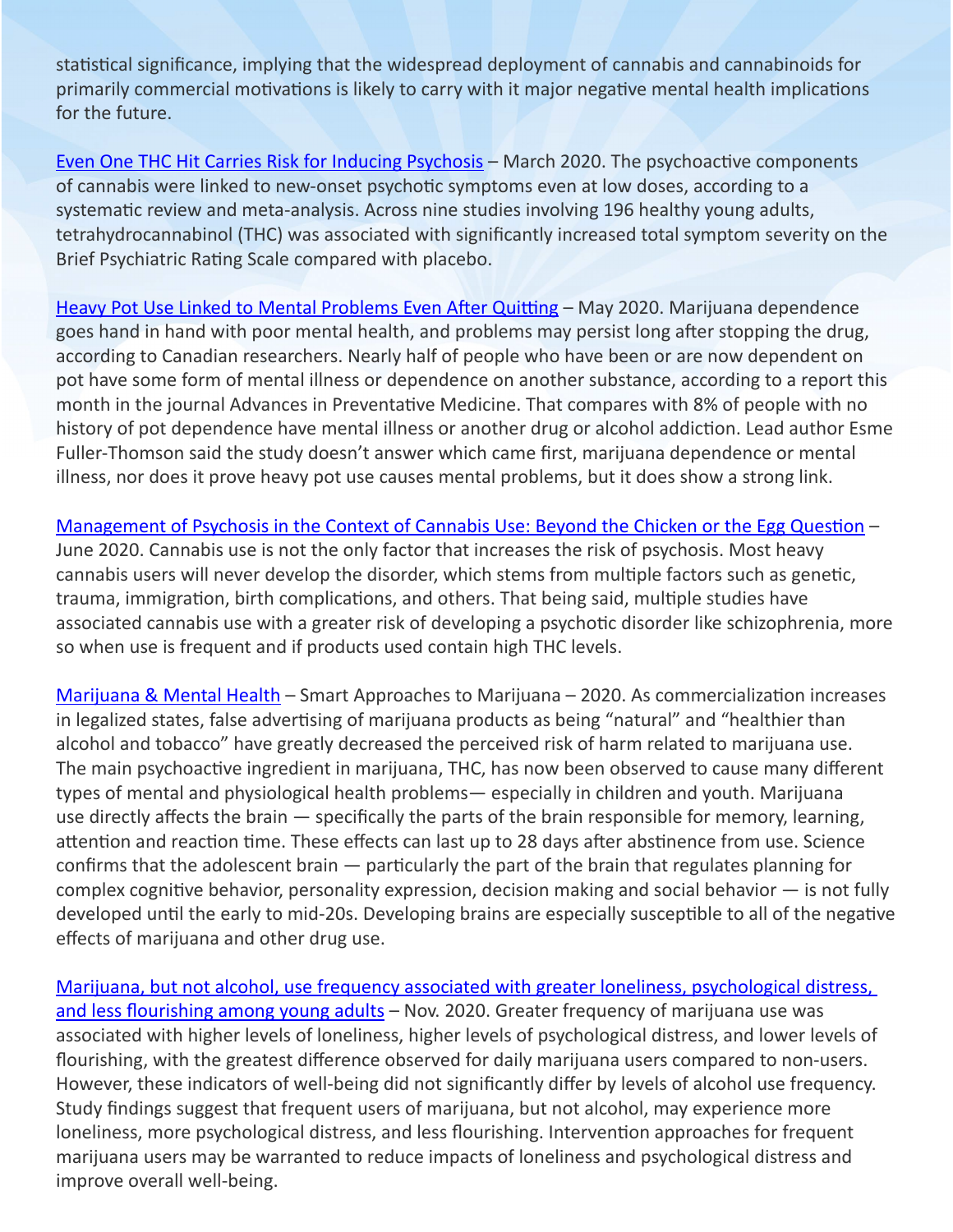[Mental Health and Substance Use Disorders](https://www.samhsa.gov/find-help/disorders) - Apr. 2020. For people under the age of 18, the term "Serious Emotional Disturbance" refers to a diagnosable mental, behavioral, or emotional disorder in the past year, which resulted in functional impairment that substantially interferes with or limits the child's role or functioning in family, school, or community activities. Substance use disorders occur when the recurrent use of alcohol and/or drugs causes clinically significant impairment, including health problems, disability, and failure to meet major responsibilities at work, school, or home. The coexistence of both a mental health and a substance use disorder is referred to as co-occurring disorders. The National Institute for Mental Health's Mental Health Information page has information about specific conditions and disorders as well as their symptoms.

[New Approach to Lessen Negative Symptoms in Schizophrenia is Based on Brain Circuit Discovery](https://www.bbrfoundation.org/content/new-approach-lessen-negative-symptoms-schizophrenia-based-brain-circuit-discovery) –

Jan. 2020. Negative symptoms in schizophrenia and schizophrenia spectrum disorders impact a variety of cognitive processes that result in a flattening of emotional expression, diminished motivation, behavioral rigidity, and difficulty experiencing pleasure. They are distinguished from positive symptoms, which refer to patients' altered relationship with reality, including experiences such as hallucinations, delusions, and paranoia. While positive symptoms can be diminished through the administration of antipsychotic medicines, there are no pharmaceutical treatments to address negative symptoms. Other forms of therapy have shown promise, including various methods of cognitive training, but they are not widely used at this time.

[Novel Insights on Cannabis and Psychosis](https://www.thenmi.org/wp-content/uploads/2020/07/Novel-Insights-on-Cannabis-and-Psychosis.pdf) – July 2020. Moore and colleagues performed a systematic review of 35 studies of cannabis use and risk of psychotic mental health outcomes. They found that individuals who had used cannabis had a significant, 1.4-fold increased risk of any psychotic outcomes, independent of potential confounding and transient intoxication effects. Findings also provided evidence for a dose-response effect, with even greater, 2.1-fold risk in individuals who used cannabis most frequently. More recently, Marconi and colleagues performed a meta-analysis of 10 studies, including 66,810 individuals, which investigated the association between the degree of cannabis consumption and risk of psychosis. In all individual studies, higher levels of cannabis use were associated with increased risk of psychosis.

[Our very long story: marijuana is addictive](http://momsstrong.org/2020/02/28/our-very-long-story/) – Feb. 2020. A mom, whose son was addicted to cannabis as a teen, shares her thoughts: "We fell for many of the myths perpetuated by the pro-cannabis community. We believed that it was harmless, because "everyone his age is using it." We didn't know about the new high potency THC available today. We didn't know that is was affecting the pruning of synapses of developing brains, and that it was THE number one environmental factor triggering schizophrenia. We didn't know that it was addictive. Commercialization of cannabis is normalizing its use, and its use is contributing to the anxiety and depression and increased suicide rates of our son's generation. We wanted to believe our friends and the press. Education about the risks of using cannabis and the testing of safety limits are crucial for the health of our next generation."

[Persistent Cannabis Use Among Young Adults with Early Psychosis Receiving Coordinated Specialty](https://pubmed.ncbi.nlm.nih.gov/32473930/)  [Care in the United States](https://pubmed.ncbi.nlm.nih.gov/32473930/) - Marino, May 2020. Persistent cannabis use among young adults with first episode psychosis (FEP), even those receiving early intervention services, has been associated with poor outcomes. In the United States (US), Coordinated Specialty Care (CSC) has been shown to be more effective at reducing symptoms, improving quality of life and increasing involvement in work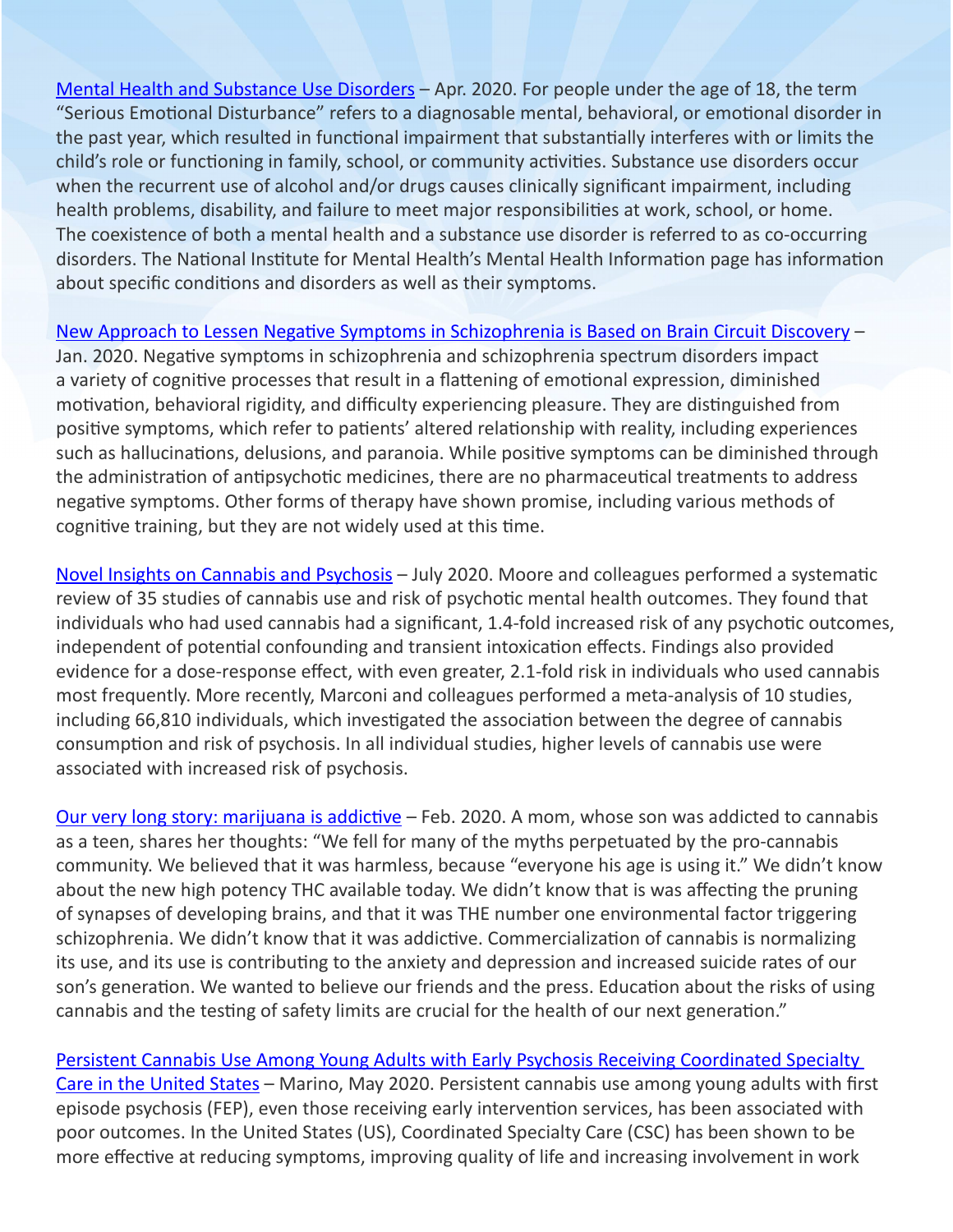or school, compared to typical care for FEP. This study suggests that cannabis use is common among young adults enrolled in a CSC program in the US and that persistent cannabis users may have worse outcomes while reducing cannabis use may improve outcomes. These findings highlight the potential impact of secondary prevention in this population through reduction in cannabis use.

[Single joint linked with temporary psychiatric symptoms, review finds](https://www.cnn.com/2020/03/17/health/cannabis-psychiatric-symptoms-wellness/index.html) - Mar. 2020. A review of existing research published Tuesday found that a single dose of the main psychoactive ingredient (THC) in cannabis — equal to one joint — in otherwise healthy people, can temporarily induce psychiatric symptoms, including those associated with schizophrenia. People who use cannabis recreationally should continue to be careful when using the drug because of the potential harms to mental health which can be associated with the drug.

[The Marijuana Market As An "Essential Service" Threatens Everyone](https://www.hudson.org/research/15989-the-marijuana-market-as-an-essential-service-threatens-everyone) – Apr. 2020. It is ironic, when confronted with a disease that destroys respiratory function, that states such as Michigan, Nevada, Colorado and California support the continued consumption of high-potency (THC-laden) marijuana plants and concentrates as an " essential " activity, even though the product is consumed by smoking, vaping, or butane-fueled combustion, often multiple times a day. Moreover, the decisions often rely on states using a double standard for what counts as a "necessary medicine." When confronted with proposals to dispense some drugs with the potential to protect against COVID-19 infection, public health officials warn that there have not been adequate demonstrations of effectiveness against the virus by the high standards of clinical trials. Yet this reasonable scientific standard is simply thrown out when the drug in question is marijuana. In fact, access to raw marijuana is being fostered despite the absence of any convincing clinical trial outcomes showing safety or effectiveness of its use for any medical condition, sufficient for it to become a prescribe-able, FDA-approved medication.

[The perils of recreational marijuana use: relationships with mental health among emergency](https://pubmed.ncbi.nlm.nih.gov/33000044/)  [department patients](https://pubmed.ncbi.nlm.nih.gov/33000044/) – June 2020. Participants who used marijuana more frequently reported more days of anxiety. Among participants with mental health conditions, most began using marijuana before the onset of the mental health conditions. Earlier age of starting to use marijuana was correlated with higher number of years of anxiety or tension in lifetime. Perceived effects of marijuana use on mental health were variable. Most participants stated that marijuana improved their mental health, and some reported that marijuana did not improve their mental health.

[Think Your Teen's Pot Smoking Is No Biggie? Studies Show It Can Trigger Psychosis](https://www.amenclinics.com/blog/think-your-teens-pot-smoking-is-no-biggie-studies-show-it-can-trigger-psychosis/?trk_msg=I0LB7A1T4TCKF6UCE6AI2P9I2O&trk_contact=7R8K24K4T2OAD04TK2AN88CI88&trk_module=new&trk_sid=FN4C7UEDAMESRL96OEODPA6UDC&utm_source=ACI-Listrak&utm_medium=Email&utm_term=READ+MORE&utm_campaign=Newsletter&utm_content=Blog) – Amen Clinic May 2020. A wealth of research shows that cannabis not only harms the teenage brain, but findings also suggest that regular use of marijuana is associated with a higher risk of psychosis. The risk is even greater in people who start smoking at a young age.

Trump Takes a Stand for the Mentally III - Feb. 2020. Hundreds of thousands of Americans with serious mental illness sleep in jails, shelters and prisons on any given night. Fewer than 40,000 are in state psychiatric hospitals. This is largely due to a federal policy, the Institutions for Mental Disease Exclusion, which created a financial incentive for states to kick the mentally ill out of hospitals. The White House's new budget proposes easing the exclusion. It's the most important thing federal government could do to improve care for the seriously mentally ill.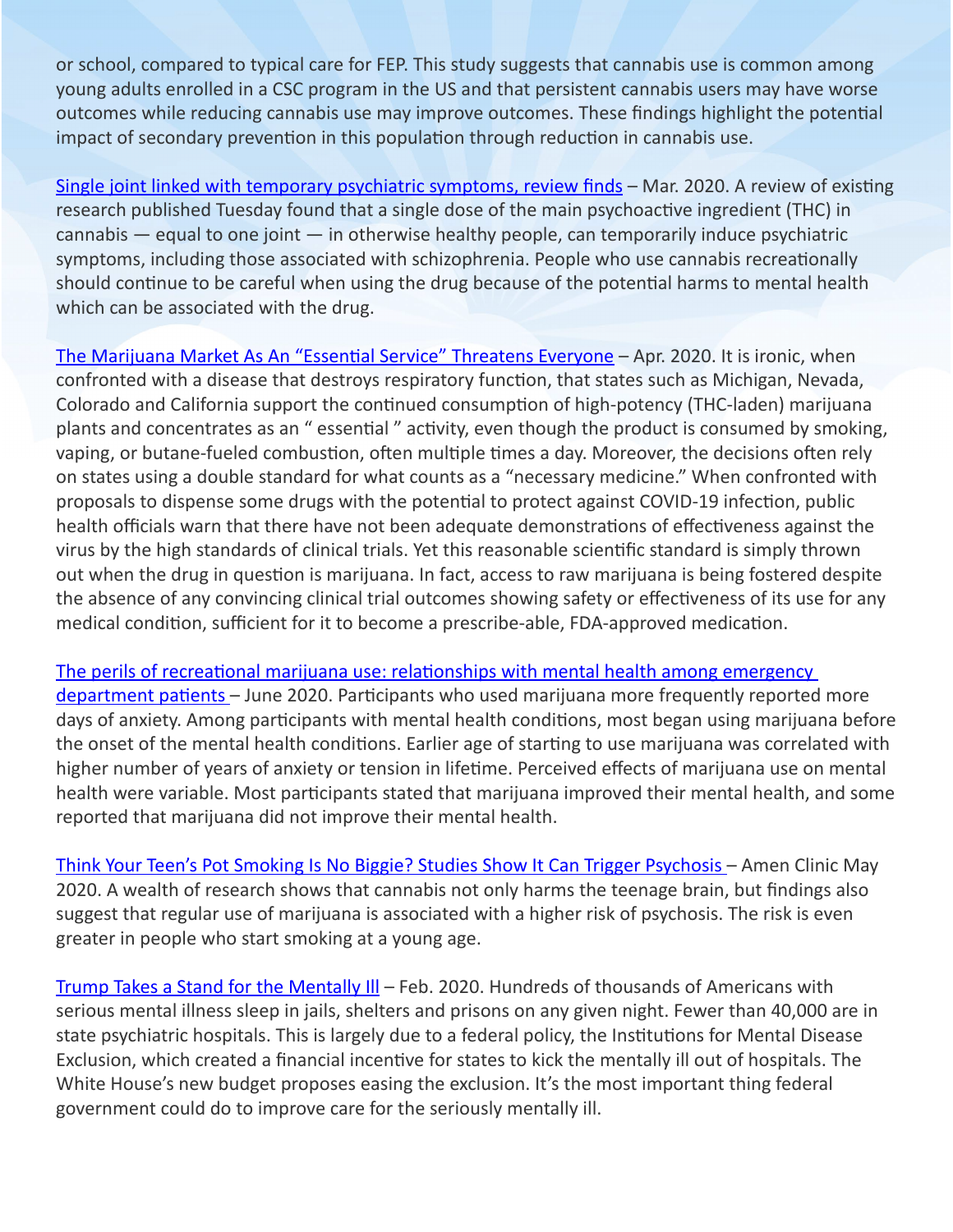[Users of High-Potency Cannabis Four Times More Likely to Report Associated Problems](https://www.sciencedaily.com/releases/2020/05/200528115817.htm) – Science Daily May 2020. People who use cannabis are more likely to report mental health problems than those who don't use cannabis but reducing the potency and regularity of their cannabis use may be effective for lessening likelihood of harms from use. In countries where cannabis is sold legally, limiting the availability of high-potency cannabis may reduce the number of individuals who develop cannabis use disorders, prevent cannabis use escalating to a regular behavior, and reduce impacts on mental health. In countries like the UK, where we are not able to limit the availability of high-potency cannabis, we should make sure there is good treatment and support for those who develop problems from cannabis use.

[What to Do If You Suspect Your Teen Has a Mental Illness](https://www.verywellmind.com/what-to-do-if-you-think-teen-has-a-mental-illness-4109573) - Apr. 2020. Mental health issues are usually very treatable. And a problem doesn't mean your teen is "crazy." Instead, it means your teen needs medical attention. Similar to the way some teens develop physical health problems, like asthma or acne, others develop mental health problems, like obsessive-compulsive disorder or bipolar disorder. Stay calm but take action. Rather than spend months worrying about a potential problem, commit to finding out if your teen could benefit from treatment.

[Will Legalization and Commercialization of Cannabis Use Increase the Incidence and Prevalence of](https://sci-hub.tw/https:/jamanetwork.com/journals/jamapsychiatry/article-abstract/2763798)  [Psychosis](https://sci-hub.tw/https:/jamanetwork.com/journals/jamapsychiatry/article-abstract/2763798)? Murray & Hall, April 2020. There is a worldwide trend toward liberalizing cannabis policy and commercializing its sale. Uruguay legalized recreational cannabis in 2013, as did Canada in 2018, as well as 10 US states. Other countries have decriminalized the drug. In Holland, cannabis can be bought in designated cafes, and in Portugal, the police refer those who regularly use cannabis for counseling. Psychiatrists have played a prominent role in the debate over the health consequences of legalization in many countries, especially in the UK, but the public debate in the US has been notable for the absence of input from psychiatrists.

#### **2019**

[Association of Cannabis Use in Adolescence and Risk of Depression, Anxiety, and Suicidality in Young](https://jamanetwork.com/journals/jamapsychiatry/article-abstract/2723657?fbclid=IwAR0Ibz6iOvUWECX-MQ05_sQ5dlG5zRcS-bScQaq0V3smGuob22eNwLXCu6A)  [Adulthood](https://jamanetwork.com/journals/jamapsychiatry/article-abstract/2723657?fbclid=IwAR0Ibz6iOvUWECX-MQ05_sQ5dlG5zRcS-bScQaq0V3smGuob22eNwLXCu6A) – Feb. 2019. Longitudinal and prospective studies, assessing cannabis use in adolescents younger than 18 years (at least 1 assessment point) and then ascertaining development of depression in young adulthood (age 18 to 32 years) were selected, and odds ratios (OR) adjusted for the presence of baseline depression and/or anxiety and/or suicidality were extracted. The studies assessing cannabis use and depression at different points from adolescence to young adulthood and reporting the corresponding OR were included. In the studies selected, depression was diagnosed according to the third or fourth editions of Diagnostic and Statistical Manual of Mental Disorders or by using scales with predetermined cut-off points.

[Before Maryland Legalizes Marijuana, It Should Consider This: Pot is Linked to Psychosis](https://www.baltimoresun.com/opinion/op-ed/bs-ed-op-0419-marijuana-psychosis-20190415-story.html) – Miller April 2019. Before Maryland legalizes marijuana, it should consider this: Pot is linked to psychosis. There is evidence that heavy pot use, prolonged length of exposure and age at the beginning of exposure may all be risk factors in triggering a first episode of psychosis. Where mental illness — especially schizophrenia — already exists, the report concludes, heavy and prolonged pot use may make symptoms worse.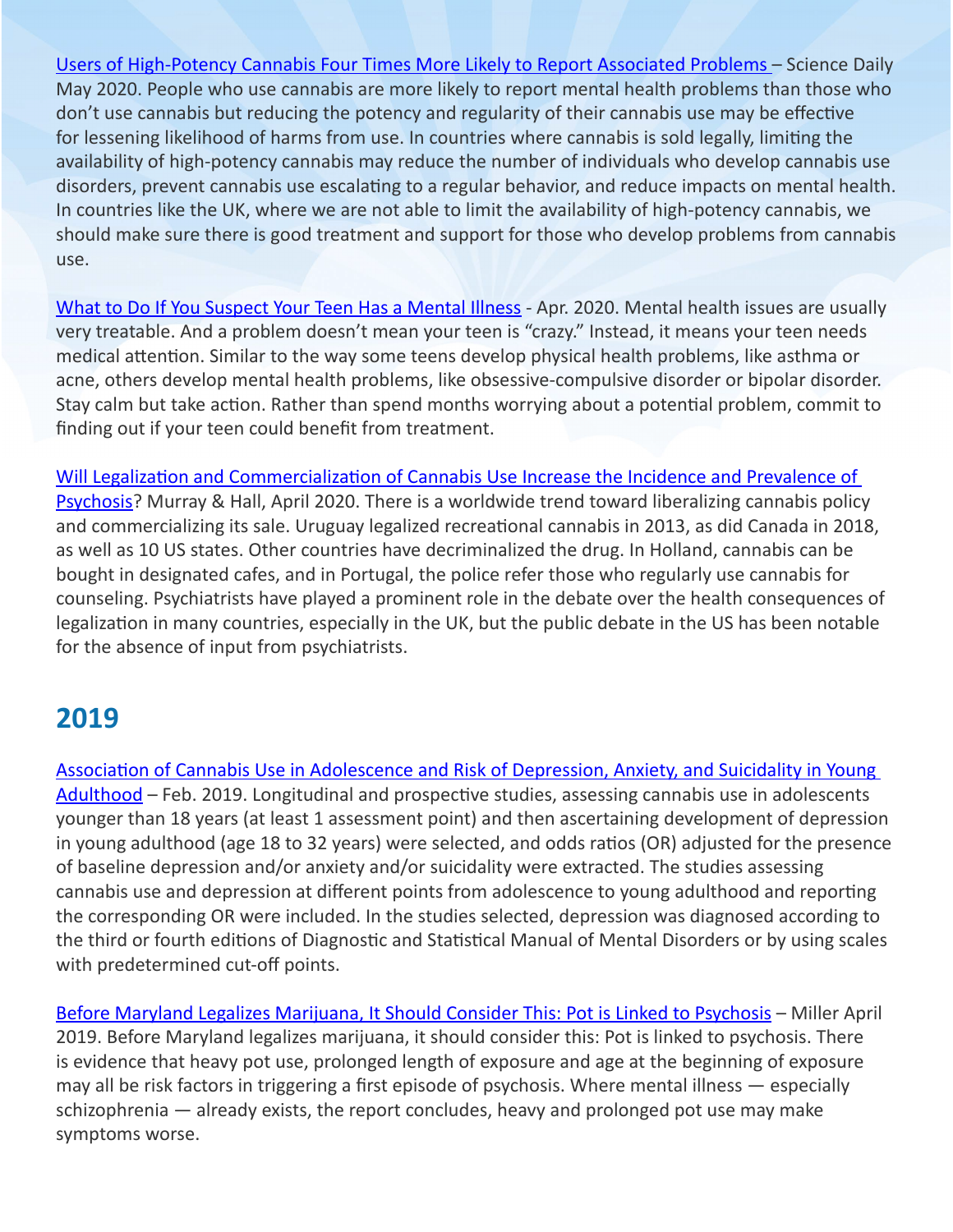[Cannabis and Psychosis: Are We any Closer to Understanding the Relationship?](https://www.ncbi.nlm.nih.gov/pmc/articles/PMC6546656/) Jun. 2019. It is sometimes difficult for individuals to distinguish between cannabis and tobacco dependence particularly when they are used in combination. So even when someone has psychosis thought to have been associated with cannabis use, they can struggle to abstain from cannabis. Little evidence exists as to how this group can be encouraged and supported to abstain from cannabis use with the aim of reducing the impact of psychosis on their lives. There is the opportunity to learn from those with psychosis who have successfully reduced or abstained completely from using cannabis.

[Cannabis-related psychosis, addiction, ER visits: For young users, marijuana can be a dangerous](https://www.inquirer.com/health/marijuana-addiction-adolescents-psychosis-abuse-vaping-penn-state-20191223.html?fbclid=IwAR3JKrdswNlZ44BEPx4pYbai98hAwi7MTLZ3W7prV2c1rvSyiyaVXpl9Sx4)  [game](https://www.inquirer.com/health/marijuana-addiction-adolescents-psychosis-abuse-vaping-penn-state-20191223.html?fbclid=IwAR3JKrdswNlZ44BEPx4pYbai98hAwi7MTLZ3W7prV2c1rvSyiyaVXpl9Sx4) – Dec. 2019. The National Institute on Drug Abuse cites research that suggests between 9% and 30% of people who use marijuana may develop use disorder, and the risk increases the younger someone starts using. Individuals who begin using cannabis before age 18 are four to seven times more likely than adults to develop marijuana use disorder. And the likelihood is that more young people will be impacted; two studies published earlier this month in the Journal of the American Medical Association found that more teenagers are vaping cannabis than ever before.

[Daily Marijuana Use and Highly Potent Weed Linked to Psychosis](https://www.npr.org/sections/health-shots/2019/03/19/704948217/daily-marijuana-use-and-highly-potent-weed-linked-to-psychosis) - Mar. 2019. The study found that those who used pot daily were three times more likely to have a psychotic episode compared with someone who never used the drug. Those who started using cannabis at 15 or younger had a slightly more elevated risk than those who started using in later years. Use of high potency weed almost doubled the odds of having psychosis compared with someone who had never smoked weed. And for those who used high-potency pot on a daily basis, the risk of psychosis was even greater — four times greater than those who had never used.

[Even a Little Marijuana May Change Teen Brain, Study Finds](https://www.nbcnews.com/storyline/legal-pot/even-little-marijuana-may-change-teen-brain-study-finds-n958536) – January 2019. We need to carefully balance enquiry into cannabis and schizophrenia between neurophysiology and the social aspects of cannabis psychosis. Attention and research funding leans towards the biological hypothesis at the expense of the cultural. As cannabis use and the development of psychosis are both influenced by social as well as biological factors, it is important that we keep pursuing a balanced blend of enquiry. Dose and frequency of cannabis use continue to be reliable indicators in the risk of developing psychosis. As an increasing number of American states allow access to cannabis for recreational or medicinal purposes, this presents a large naturalistic experiment involving these populations, it will be some years before we can judge the impact of these regulatory changes on health and incidence and prevalence of psychosis in particular.

#### [Grey Matter Volume Differences Associated with Extremely Low Levels of Cannabis Use in](https://www.jneurosci.org/content/39/10/1817)

[Adolescence](https://www.jneurosci.org/content/39/10/1817) – March 2019. Almost 35% of American 10th graders have reported using cannabis and existing research suggests that initiation of cannabis use in adolescence is associated with long-term neurocognitive effects. We understand very little about the earliest effects of cannabis use, however, because most research is conducted in adults with a heavy pattern of lifetime use. This study presents evidence suggesting structural brain and cognitive effects of just one or two instances of cannabis use in adolescence. Converging evidence suggests a role for the endocannabinoid system in these effects. This research is particularly timely as the legal status of cannabis is changing in many jurisdictions and the perceived risk by youth associated with smoking cannabis has declined in recent years.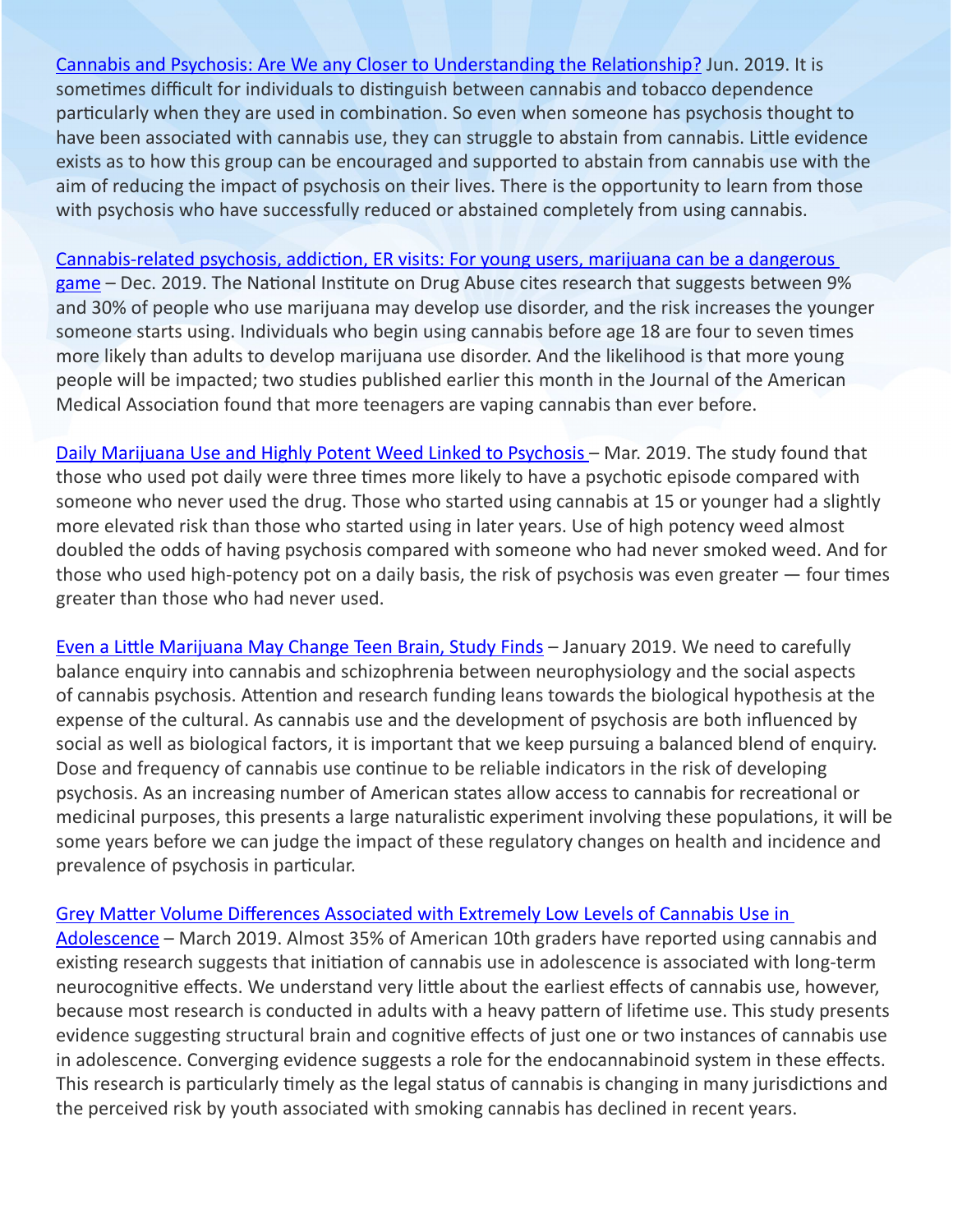[Is Marijuana Linked to Psychosis, Schizophrenia? It's Contentious, but Doctors, Feds Say Yes](https://www.usatoday.com/story/news/nation/2019/12/15/weed-psychosis-high-thc-cause-suicide-schizophrenia/4168315002/) – Dec. 2019. More research and stricter regulation would improve both the quality and the fact-based promotion of cannabis. The information would help legislators better determine if the benefits of legalization outweigh the risks. Many marijuana users are familiar with the possibility that smoking cannabis can cause paranoia, and paranoia is a textbook definition of an episode of psychosis, along with hallucinations and a distorted sense of reality. One of the biggest problems is that people think THC is a panacea cure for conditions, and they use an exorbitant amount of it despite a lack of research to back it.

[Legalized Cannabis in Colorado Emergency Departments: A Cautionary Review of Negative Health](https://www.ncbi.nlm.nih.gov/pmc/articles/PMC6625695/)  [and Safety Effects](https://www.ncbi.nlm.nih.gov/pmc/articles/PMC6625695/) - Jul. 2019. ED visits and hospitalizations with marijuana-related billing codes have increased following legalization. Mental illness represents a concerningly large number of marijuanarelated visits. Between 2000 and 2015, hospitalization rates increased 116% from 274 to 593 per 100,000 hospitalizations. For primary diagnosis categories, the prevalence of mental illness was five-fold higher for ED visits and nine-fold higher for hospital admissions for patients with marijuanarelated billing codes compared to those without. This data compared diagnostic categories between patients with a marijuana-related diagnostic code and those without.

[Psychotic disorders hospitalizations associated with cannabis abuse or dependence: A nationwide](https://sci-hub.se/https:/pubmed.ncbi.nlm.nih.gov/31808250/)  [big data analysis](https://sci-hub.se/https:/pubmed.ncbi.nlm.nih.gov/31808250/) – October 2019. The number of hospitalizations with a primary diagnosis of PD and schizophrenia associated with CU rose 29.4 times during the study period, from 20 to 588 hospitalizations yearly (2000 and 2015, respectively) with a total of 3,233 hospitalizations and an average episode cost of €3,500. Male patients represented 89.8% of all episodes, and the mean/ median age at discharge were 30.66/29.00 years, respectively. From all hospitalizations with a primary diagnosis of PD or schizophrenia, the ones with a secondary diagnosis of CU rose from 0.87% in 2000 to 10.60% in 2015. Conclusions: The increase on secondary diagnosis coding and the change on cannabis patterns of consumption in Portuguese population with an increasing frequency of moderate/high dosage cannabis consumers may explain the rise on PD hospitalizations.

[Teen marijuana vaping is on the rise, a new report says, threatening to 'undo years of progress'](https://www.usatoday.com/story/news/health/2019/12/18/teen-marijuana-vaping-drinking-lung-illness-psychosis/2671120001/) – Dec. 2019. The increased use by teens of marijuana, especially by vaping, which can more than double the potency, comes during what Volkow called young people's "period of greatest vulnerability" of brain development. One student says alcohol is much harder for underage teens to get than pot, which people are getting far more excited about and accepting of. High schoolers know that alcohol makes you feel good but causes serious harm to your body over time, gives you hangovers, and can kill you if you consume a large amount. Nearly no one knows about the risks of psychosis associated with marijuana. Teenagers tend to think they will get all the feel goods of alcohol and the calm without any of the negative aftereffects of alcohol.

[Tell Your Children: Marijuana, Mental Illness, and Violence](https://imprimis.hillsdale.edu/marijuana-mental-illness-violence/?utm_source=facebook&utm_medium=paid&utm_campaign=%7B%7Bad.name%7D%7D&fbclid=IwAR35hfqlyrB8akyZ0Zqta93MHkr3k_4T8bJU3wihFHxj_5fqtRIixa_0F2c) – Jan. 2019. Advocates for people with mental illness do not like discussing the link between schizophrenia and crime. They fear it will stigmatize people with the disease. Most people with mental illness are not violent but wishing away the link can't make it disappear. In truth, psychosis is a shockingly high-risk factor for violence. The best analysis came in a 2009 paper in PLOS Medicine by Dr. Seena Fazel, an Oxford University psychiatrist and epidemiologist. Drawing on earlier studies, the paper found that people with schizophrenia are five times as likely to commit violent crimes as healthy people, and almost 20 times as likely to commit homicide.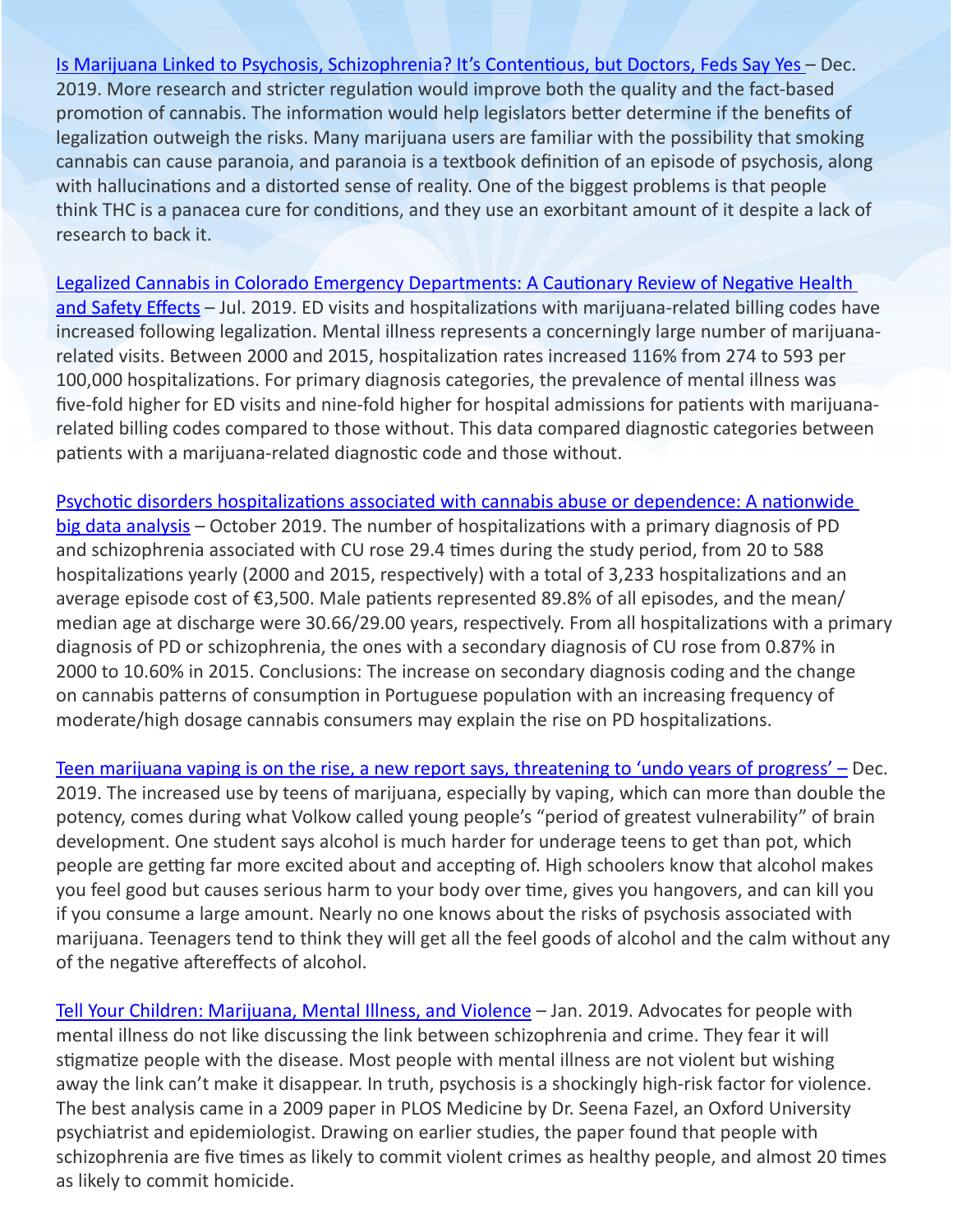[The Contribution of Cannabis Use to Variation in the Incidence of Psychotic Disorder Across Europe](https://www.thelancet.com/journals/lanpsy/article/PIIS2215-0366(19)30048-3/fulltext?fbclid=IwAR2CpPQ5F2FDtbEC-ziL1xZG277xuhj5GY8QqvTlwmAOa41q6hQoWlruNs0)  [\(EU-GEI\): a Multicentre Case-Control Study](https://www.thelancet.com/journals/lanpsy/article/PIIS2215-0366(19)30048-3/fulltext?fbclid=IwAR2CpPQ5F2FDtbEC-ziL1xZG277xuhj5GY8QqvTlwmAOa41q6hQoWlruNs0) – Marta Di Forti, The Lancet, May 2019. Frequency of use and type of cannabis used were combined to generate a single measure of frequency plus type of use because these two measures had the highest ORs. Adjusted logistic regression indicated that daily use of high-potency cannabis carried more than a four-times increase in the risk of psychotic disorder compared with never having used cannabis; the odds were lower for those who used low-potency cannabis daily.

[Transition of Substance-Induced, Brief, and Atypical Psychoses to Schizophrenia: A Systematic Review](https://academic.oup.com/schizophreniabulletin/article/46/3/505/5588638)  [and Meta-analysis](https://academic.oup.com/schizophreniabulletin/article/46/3/505/5588638) – Oct. 2019. Substance-induced psychoses are common and serious conditions. They are associated with a substantial risk for transition to schizophrenia. The risk of transition to schizophrenia is particularly increased following cannabis-induced psychosis, which should be responded to with assertive attempts at engagement, assessment, and care.

#### **2018**

[Acute Mental Health Symptoms in Adolescent Marijuana Users](https://jamanetwork.com/journals/jamapediatrics/fullarticle/2717776) -Dec. 2018. The association between marijuana use during adolescence and poor adult outcomes has been well documented, and there is a strong association between its use and the development of mental health problems and psychotic disorders.6 Marijuana use is also associated with psychotic symptoms related to intoxication. The association between these phenomena is poorly understood. Experiencing acute psychotic symptoms while using marijuana may be a marker of risk for developing a psychotic disorder in the future.

[Adolescent cannabis use, baseline prodromal symptoms and the risk of psychosis](https://www.cambridge.org/core/services/aop-cambridge-core/content/view/D5CAA12A5F424146DABB9C6A6AB4CB56/S0007125017000526a.pdf/adolescent_cannabis_use_baseline_prodromal_symptoms_and_the_risk_of_psychosis.pdf) – Jan. 2018. Adolescent cannabis use is associated with increased risk of psychosis even after adjustment for baseline prodromal symptoms, parental psychosis and other substance use (in as little as 5 times using). Current evidence indicates that early-onset cannabis use predates the onset of psychosis, especially among those with pre-existing vulnerability and heavier cannabis use. Cannabis-use disorder has been associated with greater psychosis conversion, independently of other forms of substance use.

[Joe Rogan – Can Drugs Cause Schizophrenia?](https://www.youtube.com/watch?v=6LqgmcbiMBA&feature=youtu.be&fbclid=IwAR1iC9WnVuk_YMTqeb_5B55Z4s-nuotCIvqFdMOjv2p3LRUlyBwFDn9wcR8) – May 2018. This is a Joe Rogan interview on marijuanarelated psychosis. Marijuana can trigger psychosis and schizophrenia. This is especially a danger for individuals pre-disposed to schizophrenia because of age, family history, etc. Suggestions in this video are given for ways to regulate the drug-use.

[Cannabis and Psychosis – what do we know and what should we do?](https://www.researchgate.net/publication/323899315_Cannabis_and_psychosis_What_do_we_know_and_what_should_we_do) Robin Murray – 2018. Cannabis is used by approximately 200 million people across the world. The current trend to popularize its medicinal properties, real and imagined, and to decriminalize or legalize it in many countries, is likely to be followed by greater use. However, cannabis is not as safe as was once thought. Just as longitudinal studies of tobacco smokers versus non-smokers nailed the link between cigarettes and lung cancer, so similar prospective studies have shown that heavy cannabis use carries with it an increased risk of psychosis.

[The Problem with the Current High Potency THC Marijuana from the Perspective of an Addiction](https://www.ncbi.nlm.nih.gov/pmc/articles/PMC6312155/)  [Psychiatrist](https://www.ncbi.nlm.nih.gov/pmc/articles/PMC6312155/) – December 2018. If states continue to commercialize marijuana as has been done in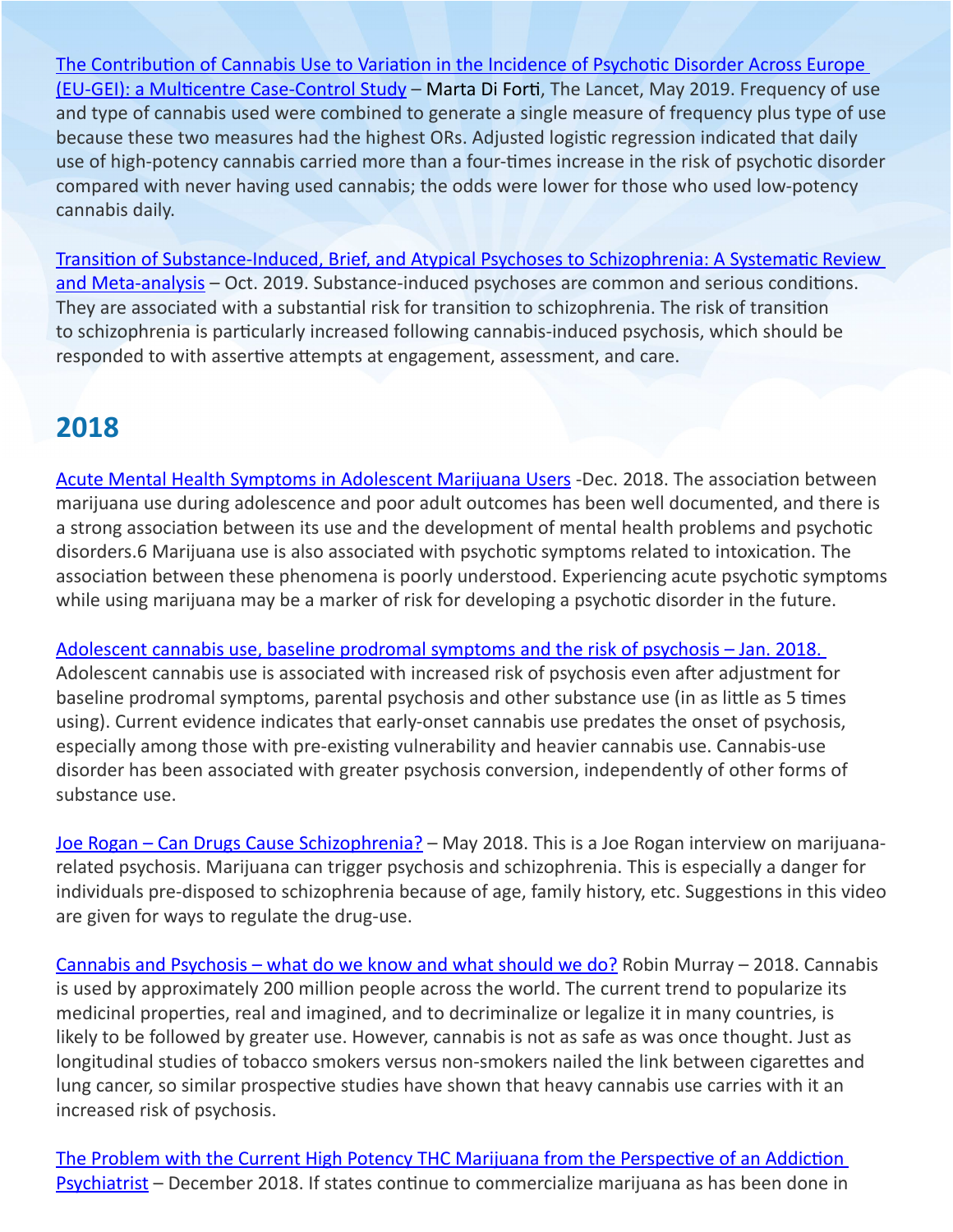Colorado, we are destined to see many more people requiring treatment for addiction, depression, anxiety, suicidal ideation, and psychosis. We need to continually educate every one of the risks and increase prevention efforts to prevent children and adolescents from initiating marijuana use. This should include a strong ban on any advertising that appears to be directed toward youth – for all drugs including marijuana, tobacco, and alcohol. States will need to commit to increased funding for and availability of treatment options. The strongest recommendation would be to initiate regulations to limit the concentration of THC. Ideally this would be to less than 10% as there is no good research on concentrations greater than this for any medical condition and there is significant literature on the negative effects of high potency THC.

## **2017** and later

[Association of Cannabis Use with Hospital Admission and Antipsychotic Treatment Failure in First](https://bmjopen.bmj.com/content/6/3/e009888)  [Episode Psychosis: an Observational Study](https://bmjopen.bmj.com/content/6/3/e009888) – Patel, Oct. 2016. Our findings suggest that patients with a history of cannabis use recorded at presentation to an early intervention service were more likely to be admitted to hospital, to require compulsory admission to hospital, and to spend longer in hospital in the 5 years following presentation. We demonstrated an association between cannabis use and the number of different antipsychotics prescribed during the follow-up period (a proxy marker for treatment failure). Finally, the association between cannabis use and the number of unique antipsychotics was found to mediate the increased risk of subsequent hospitalization, particularly with respect to number of days spent in hospital.

[A Synopsis of the Numerous Studies Supporting an Causal Relationship between Marijuana](http://momsstrong.org/wordpress/wp-content/uploads/2016/01/Summary-of-literature-on-marijuana-and-psychosis.pdf?fbclid=IwAR0HH7jxhW0D-SM6jZexsJmI0JffK3U_Et9v5W4fk3Ud2l3OWmKAXiO18ZM)  [Use and The Chronic Psychotic Disorder Schizophrenia](http://momsstrong.org/wordpress/wp-content/uploads/2016/01/Summary-of-literature-on-marijuana-and-psychosis.pdf?fbclid=IwAR0HH7jxhW0D-SM6jZexsJmI0JffK3U_Et9v5W4fk3Ud2l3OWmKAXiO18ZM) – 2015. The psychotomimetic effects of intravenous delta-9-tetrahydrocannabinol in healthy individuals: implications for psychosis. Neuropsychopharmacology. ∆-9-THC (1) produced schizophrenia-like positive and negative symptoms; (2) altered perception;(3) increased anxiety; (4) produced euphoria; (5) disrupted immediate and delayed word recall, sparing recognition recall; (6) impaired performance on tests of distractibility, verbal fluency, and working memory (7) did not impair orientation; (8) increased plasma cortisol. These data indicate that D-9-THC produces a broad range of transient symptoms, behaviors, and cognitive deficits in healthy individuals that resemble some aspects of endogenous psychoses."

[Cannabis and schizophrenia. A longitudinal study of Swedish conscripts](https://www.ncbi.nlm.nih.gov/pubmed/2892048?dopt=Abstract) – Dec. 1987. The association between level of cannabis consumption and development of schizophrenia during a 15-year follow-up was studied in a cohort of 45,570 Swedish conscripts. The relative risk for schizophrenia among high consumers of cannabis (use on more than fifty occasions) was 6.0 (95% confidence interval 4.0-8.9) compared with non-users. Persistence of the association after allowance for other psychiatric illness and social background indicated that cannabis is an independent risk factor for schizophrenia. [Cannabis-Induced Psychosis: A Review](https://www.psychiatrictimes.com/view/cannabis-induced-psychosis-review?fbclid=IwAR3Fql7mnyhsHmCLxY8YSApE7m_bzHeuPwqPdept-vklnkjjbSMXxmdHZ4E) – July 2017. Cannabis is the most widely used illicit drug in the United States, and trends show increasing use in the general population. As cannabis consumption rises, there has been significant emerging evidence for cannabis-related risks to health. Numerous lines of evidence suggest a correlation between cannabis consumption and a variety of psychiatric conditions, including cannabis-induced psychosis (CIP). While it can be difficult to differentiate CIP from other psychoses, CIP holds distinguishing characteristics, which may aid in its diagnosis. Given the increasing push toward cannabis legalization, assessing CIP and employing timely treatments is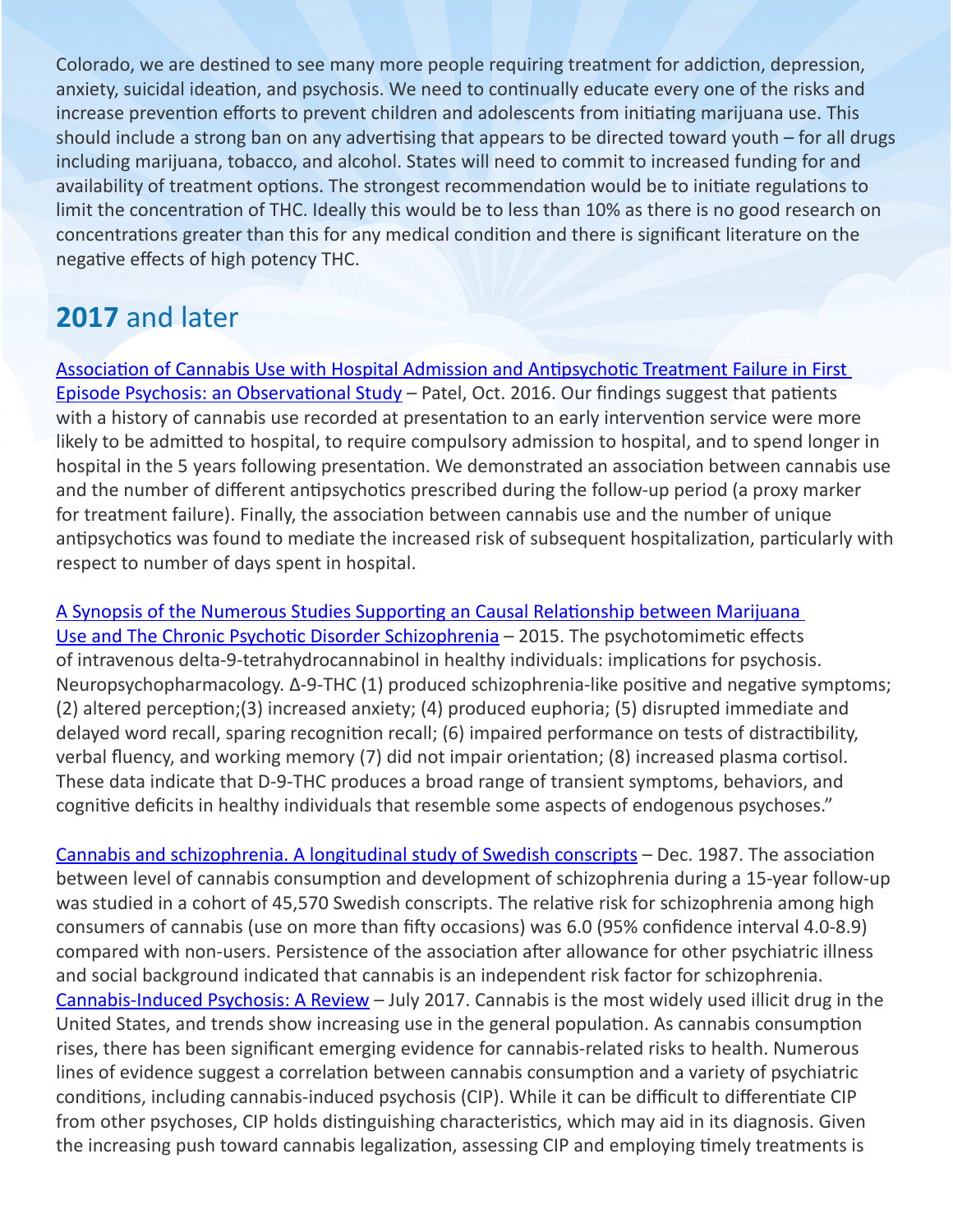critical. Specifically in youth, there is a direct relationship between cannabis use and its risks. The lack of knowledge surrounding its detrimental effects, combined with misunderstandings related to its therapeutic effects, has potential for catastrophic results.

[Cannabis users are 5.2 times as likely to develop Schizophrenia](http://schizophrenia.com/?p=793) – Nov. 2016. Our findings confirm the association between abuse of cannabis and schizophrenia found in previous studies. However, we found an association between almost any type of substance abuse and the risk of developing schizophrenia, with alcohol abuse as the most surprising result, as there has not been much evidence of this before. I believe our findings opens up for many interesting studies regarding the association between alcohol abuse and schizophrenia. Alcohol is one of the substances most used in the world, however I believe it has not been thoroughly examined in the association with psychosis. We are currently looking at parental substance abuse and the offspring's risk of developing schizophrenia later in life.

[Familial Predisposition for Psychiatric Disorder](https://jamanetwork.com/journals/jamapsychiatry/fullarticle/482877) – Nov. 2008. Whether cannabis-induced psychosis is a distinct clinical entity is unclear. The existing knowledge base does not enable a firm hypothesis about the validity of the diagnosis. One way of investigating this subject is to evaluate data on familial predisposition to psychiatric disorders, and this was the purpose of the present study. First, we investigated whether cannabis-induced psychosis can be differentiated from schizophrenia on the basis of a history of psychiatric disorder in first-degree relatives. Second, we evaluated the absolute risk of having a diagnosis of schizophrenia spectrum disorder after treatment of a cannabis-induced psychosis subdivided by familial predisposition to psychiatric disorders.

[Long lasting effects of chronic heavy cannabis abuse](https://www.ncbi.nlm.nih.gov/pubmed/28314070) – Jun. 2017. The existence of hallucinations, delusions, and organic brain dysfunction in heavy cannabis users seems to be associated with cannabinoid levels in hair. The continuation of persistent symptoms 3 months after the discontinuation of cannabis abuse, was a remarkable finding. Scientific significance: We provide evidence that chronic and heavy cannabis abuse results in long-lasting brain dysfunction in all users and in long-lasting schizophrenia-like psychotic symptoms in more than half of all users. These findings suggest a reevaluation of the current classification of cannabis as a "soft narcotic" which erroneously, therefore, is typically considered harmless.

[Marijuana Addictive Disorders: DSM-5 Substance-Related Disorders](https://www.omicsonline.org/open-access/marijuana-addictive-disorders-and-dsm5-substancerelated-disorders-2155-6105-S11-013.php?aid=84734) – Journal of Addiction Research & Therapy – Jan. 2017. Cannabis is most commonly smoked via a variety of methods including pipes, water pipes, cigarettes (joints or reefers) or, more recently, in the paper of hallowed out cigars (blunts) [3,4]. Cannabis is also sometimes ingested orally, typically by mixing into food. More recently, devices have been developed in which cannabis is vaporized. Individuals with cannabis use disorder may use cannabis throughout the day over a period of months or years and, thus, may spend many hours a day under the influence. Cannabis use affects work with repeated absences or increased risk working around dangerous situations. Arguments with spouses and other interpersonal relationship difficulties along with legal, medical, and mental health problems arise with cannabis use.

[Meta-analysis of the Association Between the Level of Cannabis Use and Risk of Psychosis](https://www.ncbi.nlm.nih.gov/pmc/articles/PMC4988731/) – Feb. 2016. the heavier the marijuana use, and the more potent the product, the more likely a psychotic outcome like schizophrenia. The meta-analysis provides the most accurate estimate of the effect size of cannabis use as a risk factor for psychosis using all the available published data. In addition, it measures a dose-response relationship between the level of use and the risk for psychosis. Thus, for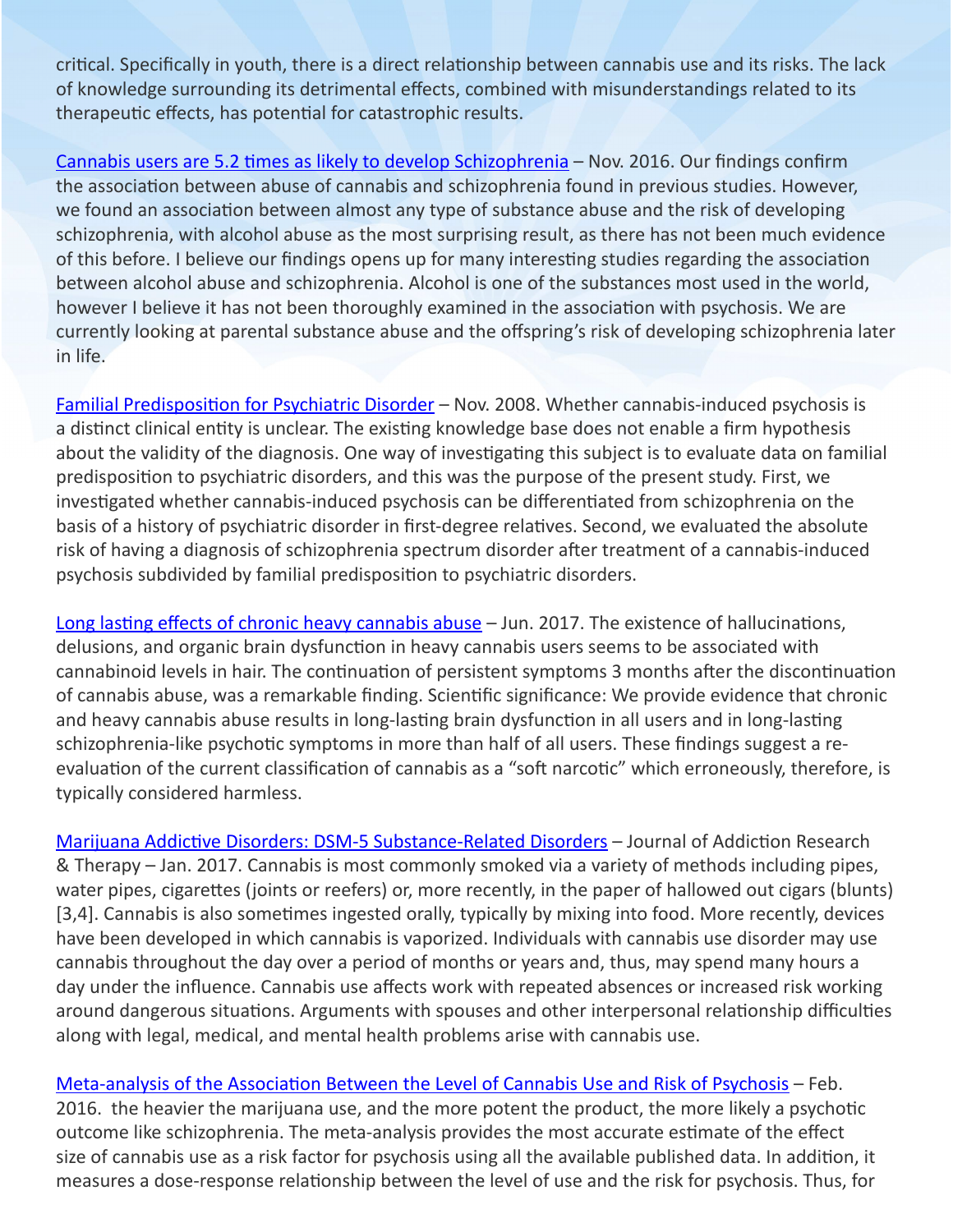public policy, apart from prevention programs targeting cannabis use in general, harm minimization approaches aiming at dose reduction or later onset of use are also relevant in the prevention and treatment of psychosis.

[Proportion of Patients in South London with First-Episode Psychosis Attributable to Use of High](https://www.thelancet.com/journals/lanpsy/article/PIIS2215-0366(14)00117-5/fulltext)  [Potency Cannabis: a Case-Control Study](https://www.thelancet.com/journals/lanpsy/article/PIIS2215-0366(14)00117-5/fulltext) – Lancet Feb. 2015. Our findings show the importance of raising public awareness of the risk associated with use of high-potency cannabis (panel), especially when such varieties of cannabis are becoming more available. The worldwide trend of liberalization of the legal constraints on the use of cannabis further emphasizes the urgent need to develop public education to inform young people about the risks of high-potency cannabis.

[Risks of Increasingly Potent Cannabis: The Joint Effects of Potency and Frequency](https://mdedge-files-live.s3.us-east-2.amazonaws.com/files/s3fs-public/CP01602014.PDF) - 2017. A number of studies have determined an association between Cannabis use and brain changes involving structures governing memory and emotional processing, including reduced volume of the hippocampus, temporal cortex, insula, and orbitofrontal cortex. Although many of these changes appear to be doserelated, some morphologic changes have been reported among young recreational users without Cannabis dependence. This has resulted in an understandable concern about the effects of Cannabis on the brains of young people with limited exposure; however, it is not yet clear to what extent detected brain changes are pathological and reflect functional deficits. Similar to any drug, the effects of THC and its psychiatric sequelae can be expected to increase with dosage. To date, much of the information about psychiatric risks has been based on studies of low- and moderate potency Cannabis rather than the much higher potency Cannabis products, such as hyper-concentrated "wax dabs," that are available today.

[Schizophrenia – latest research from the Brain and Behavior Foundation](https://www.bbrfoundation.org/research/schizophrenia?utm_source=eNews+List&utm_campaign=6846b1d919-schizophrenia_interest_automation_eblast&utm_medium=email&utm_term=0_fb7d503c0e-6846b1d919-162424386&goal=0_fb7d503c0e-6846b1d919-162424386). Some statistics to note are that 3.5 million adults (1.1%) of the US Adult population live with schizophrenia. More than 21 million people worldwide are affected by schizophrenia. This website is a link to many articles and information on Schizophrenia and the latest research from the Brain and Behavior Foundation.

[Seize the Awkward – talking to your friend about mental health](https://seizetheawkward.org/#signs-of-mental-health-issues). This website offers tools from conversation guides to tips that can help you help those in need. Their message is: 'Don't be afraid to shatter the silence and seize the awkward.' Having a conversation about mental health might be uncomfortable, but it can make all the difference. You don't need to be an expert to recognize when someone needs outside help – if you can tell a friend isn't doing well, they might need a greater network of support. In times of uncertainty, connecting with friends and family can really help in managing feelings of fear and anxiety, and be good for your health.

[Significant link between cannabis use and onset of mania symptoms](https://www.sciencedaily.com/releases/2015/02/150210160101.htm?fbclid=IwAR0-dxGnI4BwS6Qod8Sw3b9e8bwNt6QbHWEr-4asraY-CrJBRsQ_8P6P16k) – Feb. 2015. Our review suggests that cannabis use is a major clinical problem occurring early in the evolving course of bipolar disorder. More research is needed to consider specific pathways from cannabis use to mania and how these may be affected by genetic vulnerability and environmental risk factors. Cannabis is the most prevalent drug used by the under-18s and during this critical period of development services should be especially aware of and responsive to the problems that cannabis use can cause for adolescent populations.